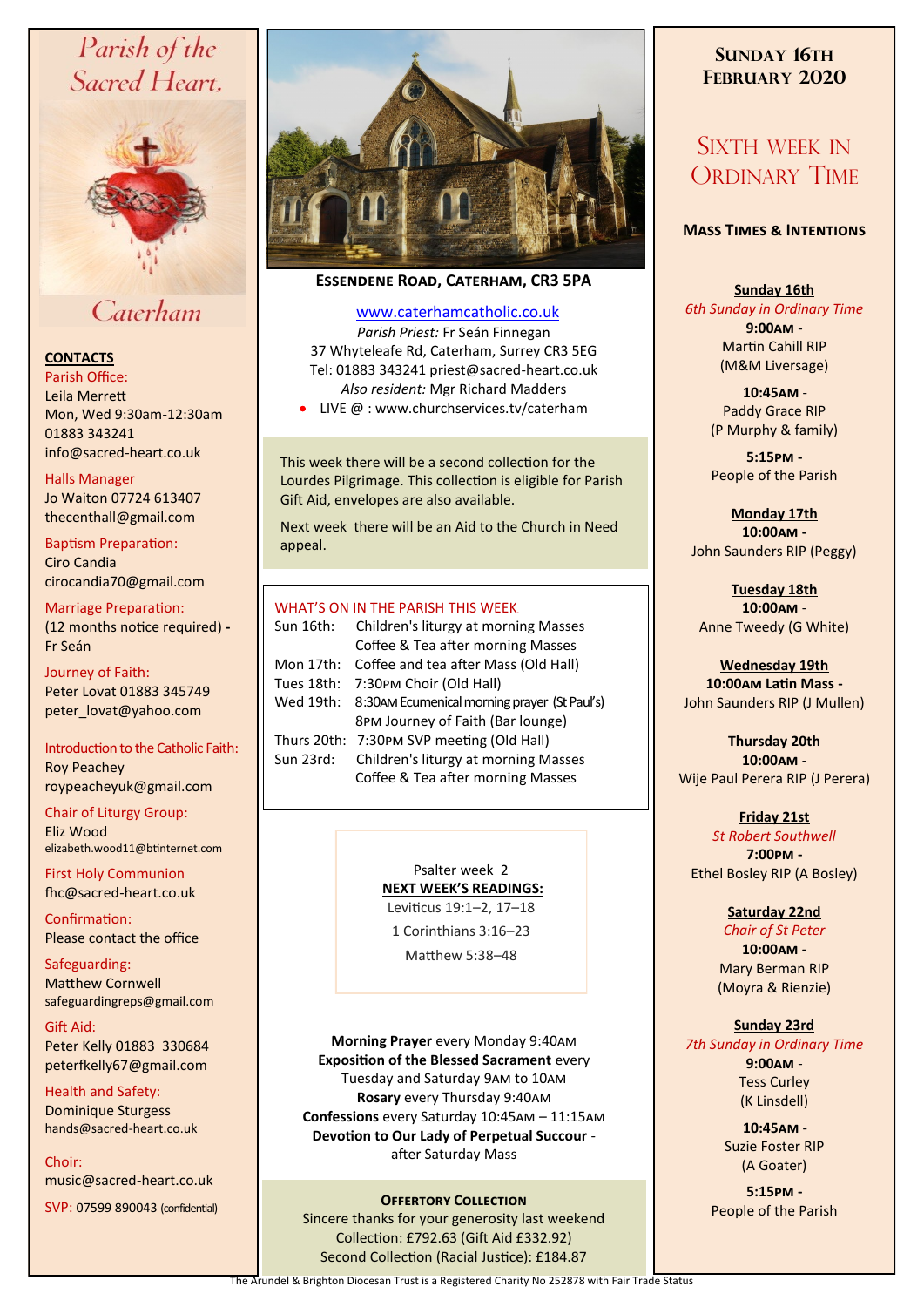## **S V P F i l m C l u b**

Monday 24th February, 2.00pm in the Old Hall. The newly-released 'Downton Abbey', will be our February film. If you enjoyed the TV series, this is definitely one for you! Come along and watch the family and staff of Downton prepare for a royal visit from the King and Queen of England.



This week – We consider 'The Great Commandment'. Join us and for our consideration of the readings for next Sunday. All welcome!

8.00p.m. Wednesday 19th February, in the Bar Lounge.

> **H e l p n e e d e d**

Are you able to offer light cleaning services to a couple in our Parish? The couple require one hour in the morning Monday to Thursday only. Tasks include washing up of breakfast crockery, making the bed for the day and wiping of kitchen surfaces. Please contact the office for further details.

**G L O B A L H E A L I N G** Save food, money and the plant by freezing food near its use by date.

Please pray for the for a little boy in our Parish who has been diagnosed with leukaemia. Please also keep his parents in your prayers .

-------

## GIFT AID

### Envelope Collection – advance notice

To all Gift Aid donors (both weekly envelopes and standing order). Your new envelopes for the next tax year will be available for collection at all Masses on Sunday March 8th. Please pick them up from the table in the porch.

## New Gift Aid members

If you pay income tax and are not signed up to our Gift Aid scheme, please consider joining. It means that we can claim back an extra 25p from HMRC for every £1 you give – a big boost for the Parish finances. Forms are available in the little Gift Aid box on the table by the Newsletters in the porch. Peter Kelly, our Gift Aid Organiser, will also have the forms with him at all Masses on Sunday March 8th if you have any questions. Standing Order donors

If you give by standing order, as part of your spring-clean of your finances, you may want to review your standing order to the Parish. Some have not changed since 2000 or before. If you use Internet banking then changing your standing order is easy via that route. Or Standing Order Mandate forms are available in the little Gift Aid box in the porch. Weekly donors

If you're finding that rootling round for your Gift Aid envelope and cash each week is a bind, you may want to change to giving by standing order. Setting one up is easy, either through Internet banking (the Parish bank account details are available from the Gift Aid Organiser at peterfkelly67@gmail.com ) or by completing a Standing Order Mandate form – available in the little Gift Aid box in the porch.

## FAIRTRADE FORTNIGHT 2020 IS **c o m i n g u p !**

Calling all chocolate fans and fighters for fairness! In 2020 we will continue our mission to ensure that all farmers are paid fairly for their work and are able to earn a living income, starting with cocoa farmers in West Africa.

Date for Diary\* Fairtrade goods will be on sale in The Old Hall after each Mass on **Sunday 1st March**.

### W E E K O F G U I D E D P R A Y E R E P S O M **& R e d h i l l D e a n e r y**  Week of Guided Prayer - WHO IS IT FOR?

Why do I pray? What is prayer? How can I gain a sense of God's presence during prayer? How can I have a conversation with God? So many questions! Perhaps this week can answer some of them for you. This is an opportunity to talk 'one to one' with a trained Prayer Guide about your prayer life - what gives you joy, what you find helpful, what is difficult, or explore new ways of praying. Why not sign up for this Week of Guided Prayer now. You will be assigned a Prayer Guide who will arrange to see you each day during the week for 30 mins at a time of your choosing.

Booking forms are available at the back of the Church or you can email John Roberts, one of the co-ordinators, on johnandmau@yahoo.co.uk for more information.



I

I

I

## **B a p t i s m**

Olivia Amma Finucane & Annabelle Jane Cernuschi will be baptised next weekend Please keep them in your prayers.

*M* **Your Prayers are requested for the following people who are ill or housebound: Jane** Hill; Jimmy Mullen; Eileen, Mel & Rose Lattimore; Bryan Smith; John Gilford; Tabitha Harrison; Joe Kelly; Charmaine Wise; Breda Sharpe; Richard Sowa; Val Williams; Emma Newton; Charley Lunn; Ursula Koh; Riche Ahearne; Enny Martin; Tony McCoy; Fr John Hartley; Yvonne Perera; Maribel Chambers, Patricia Howlett, Sue Myers, Gloria Conroy & Reef Albert.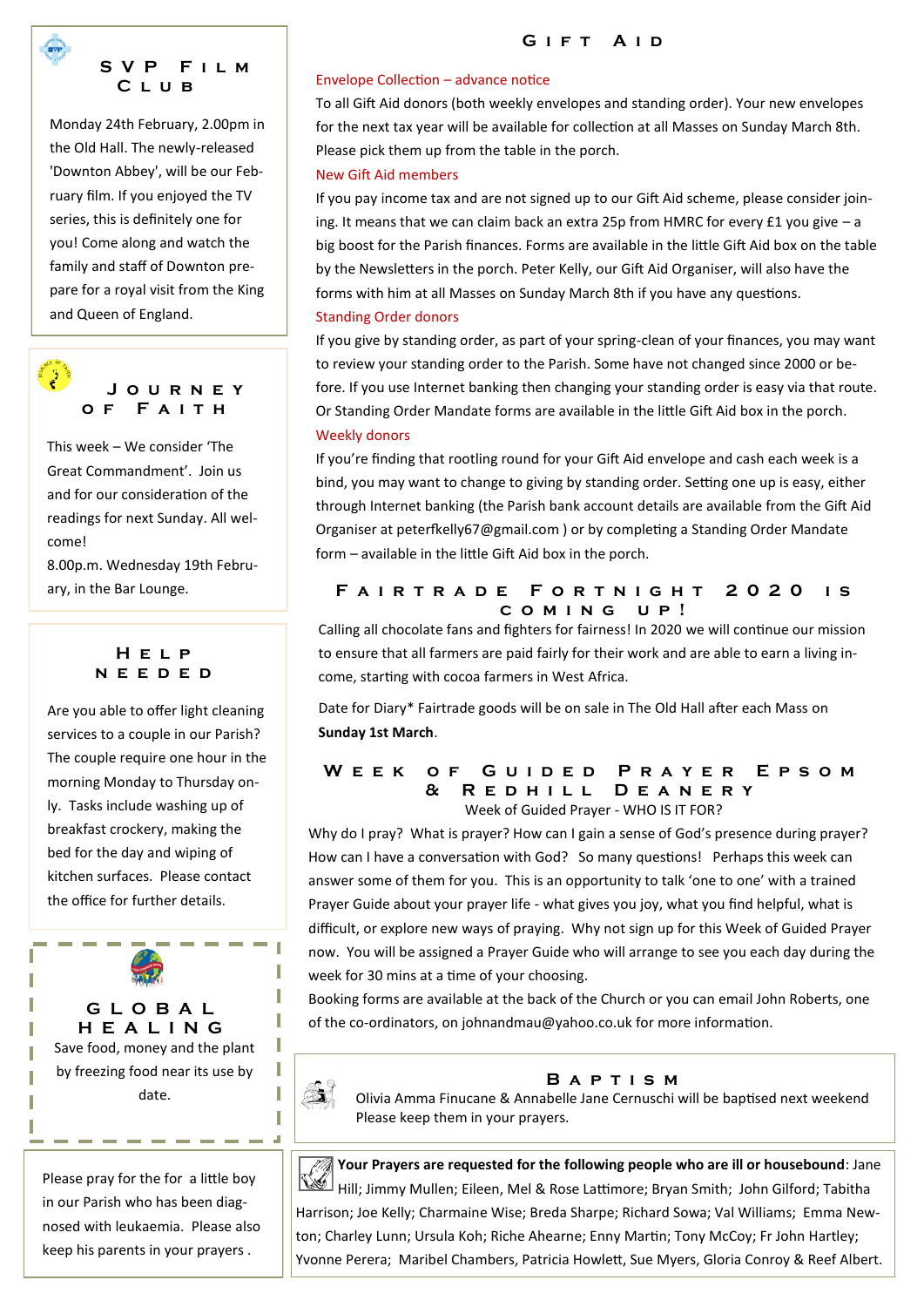## **P l a n t S a l e – S u n d a y 3 1 s t M a y**

There will be packets of flower seeds available in the porch after all Masses this Sunday. Please take as many packets as you want and donate some of the plants for our Plant Sale this year. If you need any advice on planting these or any other seeds, please contact Moyra on 01883 342928. Good luck, happy gardening and do make a note of the date of our Plant Sale.

## **H e a l t h & s a f e t y**

#### Inclement Weather

Can we please remind all Parishioners to take extra care in this time of unsettled weather, it may be slippery underfoot due to wet leaves or if frosty.

#### Coronavirus Precautions

We are all aware of all the situation with the new strain of Coronavirus - COVID 19. As a Parish, we are taking some simple steps that we have taken before at this time of year to stop infections. For the time being Communion will only be given under one kind at Sunday Masses, and we will stop offering each other the Sign of Peace.

We have received the following advice from the Diocese for Ministers and those visiting the sick:

Whilst we are not aware of any directive to alter liturgical practises, people involved in the preparation and administration of the Eucharist and those who provide pastoral visits to parishioners in their home should be mindful of the importance of good personal hygiene as a matter of routine.

Priests and pastoral/outreach visitors who are themselves unwell e.g. coughs and colds should always avoid visiting people who are vulnerable to infection. Reverse precautions should be taken where the visitor is more susceptible to infection.

#### **A l t o n D a y o f R e n e w a l**

You are most welcome to come and celebrate with us and renew your faith at this mini-retreat day or half day on 22nd February 2020. Come for the whole day, or just morning or afternoon if you prefer. There is no need to book in advance and it's completely free but we do invite donations on the day, for those who can afford it, to cover expenses. Morning Programme: 11.00am Rosary 11.30am Mass followed by Adoration of the Blessed Sacrament, prophetic reflection and Confession. 1.00pm Shared lunch (bring finger food to share.). Afternoon Programme: PLEASE NOTE EARLIER START 1.45pm Praise and Worship 2.15pm Talk by guest

#### R E U N I O N A T C O L O M A C O N V E N T G I R L S S C H O O L

Reunion for St. Anne's College, Sanderstead Old Girls', at Coloma Convent Girls' School, Croydon 16 May 2020 at 12 Midday. Please e-mail sacoga@hotmail.co.uk or phone Fiona Kemp on 01883 342421 for details.

## **OAKWOOD SCHOOL AND NURSERY OPEN MORNING S a t u r d a y 7 t h M a r c h 2 0 2 0 1 0 a m t o 1 p m**

Oakwood is an independent primary school with a Catholic ethos, which acknowledges parents as the primary educators of their children. It seeks to provide an all-round education with an emphasis on academic excellence and character development. The school is situated on the corner of Godstone Road and St James' Road, Purley.

Please call 020 8668 8080 or email enquiries@oakwookdschool.org.uk to register your interest in attending our Open Day and so that we can give you further details. For more information about our school please visit our website at www.oakwoodschool.org.uk. We look forward to welcoming you to Oakwood.

## **J o h n F i s h e r S c h o o l V a c a n c y**

EXAM INVIGILATORS Required from April 2020 Hourly Rate: £9.50

You will be employed on a casual basis to supervise students sitting both internal and external examinations throughout the academic year. Hours are variable depending on the exam timetable, but you will be required to work for a period of six weeks during May and June, as well as at regular intervals across the year to cover internal examinations (estimated to be an additional five/six weeks). To be remunerated at £9.50 per hour including holiday pay.

Application forms (support staff) and job details are available from Mrs H Palmer, PA/Office Manager or can be downloaded via the website at www.johnfisherschool.org/Career-Opportunities where further information on the school may be found.

Completed application forms should be sent with a covering letter to Mrs H Palmer by noon on Thursday 27th February 2020. Interviews will be held week beginning Monday 2nd March 2020.